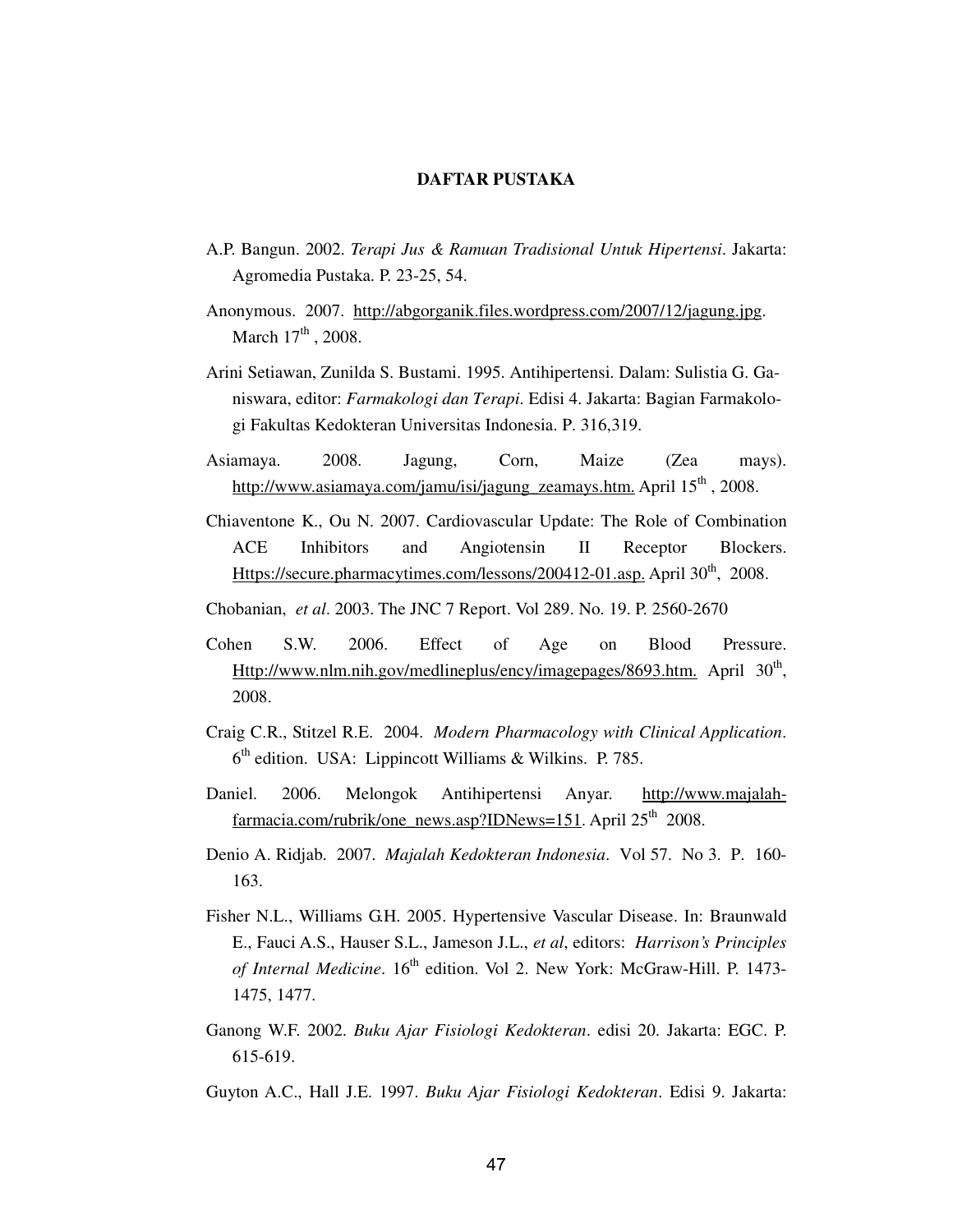EGC. P. 144, 148, 207-212, 221-222, 224-225, 259, 265-267, 282, 285-287, 294, 299-306, 965-966.

- Harvard Health Publications. 2006. High Blood Pressure: Common, Commonly Uncontrolled, and Dangerous. Http://body.aol.com/conditions/high-bloodpressure-common-commonly-uncontrolled-and-dangerous. April  $30<sup>th</sup>$ , 2008.
- Hembing. 2007. Mencegah dan Mengatasi Hipertensi dengan Pola Hidup Sehat dan Tumbuhan.http://obatherbal.wordpress.com/2007/06/09/mencegah-danmengatasi-hipertensi-dengan-pola-hidup-sehttp://. April 30<sup>th</sup>, 2008.
- Houssay. 1955. *Human Physiology.* New York, Toronto, London: McGraw-Hill Book Company, Inc. p. 182, 184-185, 497, 1113-1114.
- Ibnu Masud. 1989. *Dasar-Dasar Fisiologi Kardiovaskular*. Jakarta: EGC. P. 6-8, 13-15, 18, 112-113, 116, 128-135.
- IPTEKnet. 2007. Jagung. www.iptek.net.id/ind/pd\_tanobat/view.php?id=292hatdan-tumbuhan. April  $15<sup>th</sup>$ , 2008.
- Kaplan N.M. 2005. Systemic Hypertension: Therapy. In: Zipes DP (editor). Braunwald's Heart Disease: *A Textbook of Cardiovascular Medicine*. 7<sup>th</sup> edition. Philadelphia, Pennsylvania: Elsevier Saunders. P. 998, 1004-1005.
- Klabunde R.E. 2007. Cardiovascular Physiology Concepts. http://www.cvphysiology.com/Cardiac%20Function/CF016.htm. April  $15^{th}$ , 2008.
- Made Astawan. 2002. Cegah Hipertensi Dengan Pola Makan. www.kompas.com/health/news/0203/11/004950.htm. May 12<sup>th</sup>, 2008.
- Medicastore. 2008. Tekanan Darah Tinggi (*Hipertensi*). http://www.medicastore.com/cybermed/detail\_pyk.php?idktg=1&iddtl=4. March  $15<sup>th</sup>$ , 2008.
- Meivyta. 2008. Hipertensi Apa dan Bagaimana. http://202.127.109.98/reinfokus/edisi16/hypertensi.htm. April  $26<sup>th</sup>$ , 2008.
- Mills, Bone K. 2000. *Principles and Practice of Physiotherapy: Modern Herbal Medicine.* London.: Churchill Livingstone. P..31-33
- Mohrman D.E., Heller L.J. 2003. *Cardiovascular Physiology*. *5 th* Edition. New York: Lange Medical Books / Mc Graw-Hill. P. 8, 48-50, 54=55, 110, 166,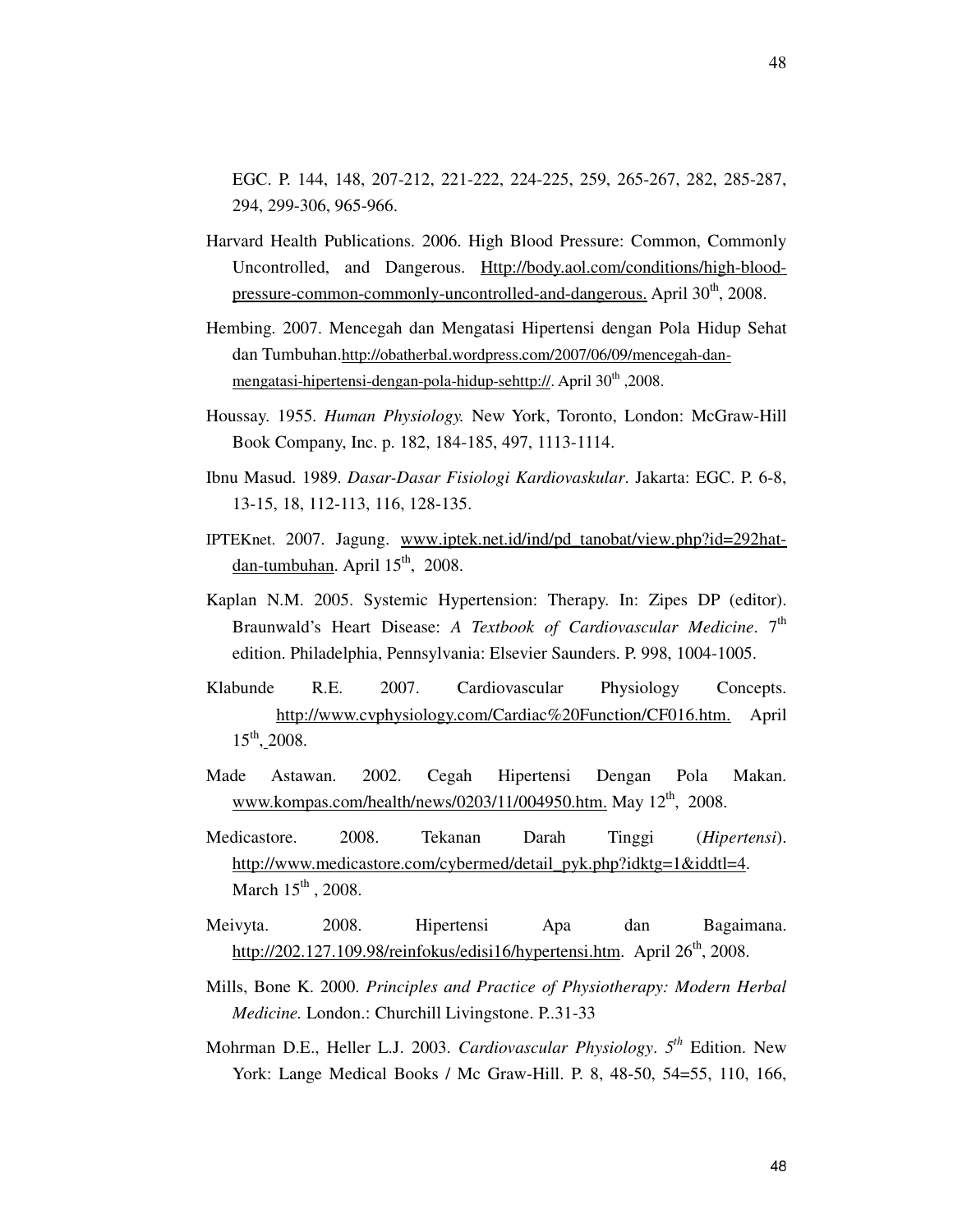185, 190, 195, 197, 213-214.

- Nunik Triana. 2006. Makanan Siap Saji Naikkan Tekanan Darah*.*  http://jurnalnasional.com/?media=KR&cari=&rbrk=&id=41425&detail=Kese hatan. April  $26<sup>th</sup>$ , 2008.
- Oates J.A., Brown N.J. 2001. Antihypertensive Agents and The Drug Therapy of Hypertension. In: Hardman, J.G., Limbird L.E., editors: Goodman & Gilman's. *The Pharmacological Basic of Therapeutics*. 19<sup>th</sup> Edition. New York: Mc Graw-Hill Medical Publishing Division. P. 896.
- Opie L.H. 2005. Antihypertensive Drugs. In: Gersh B.J., editor. *Drugs for the Heart*. 6<sup>th</sup> edition. Philadelphia, Pennsylvania: Elsevier Saunders. P. 192, 197-198, 203-204.
- Rad A. 2007. *Renin Angiotensin Aldosterone System*. Http://commons.wikimedia.org/wiki/Image:Renin-angiotensinaldosterone system.png. April  $30<sup>th</sup>$ , 2008.
- Robinson T. 1995. *Kandungan Organik Tumbuhan Tinggi*. Edisi 6. Bandung: ITB. P. 193.
- Sharma Sat. 2007. Hypertension. Http://www.emedicine.com/MED/topic1106.htm. February 16<sup>th</sup>, 2008.
- Sudjaswadi Wiryowidagdo, M. Sitanggang. 2006. *Tanaman Obat Untuk Penyakit Jantung ,Darah Tinggi, & Kolesterol*. Jakarta: Agromedia Pustaka. P. 19-21, 52.
- Teguh Wijaya, Stanley Kirana. 2006. *Buku Panduan Diagnostik Fisik di Klinik*; Edisi revisi. Bandung: PT Danamartha Sejahtera Utama. P. 23.
- Ucok Ritonga. 2003. Halau Penyakit dengan Herbal. Http://www.korantempo.com/news/2003/11/23/Kesehatan/2html. February 16th, 2008.
- Wikimedia Foundation. 2007. Jagung. Http://id.wikipedia.org/wiki/Jagung. Februari  $16^{th}$ , 2008.
- Wikimedia Foundation. 2008. Total peripheral resistance. http://en.wikipedia.org/wiki/Total\_peripheral\_resistance. March 19<sup>th</sup>, 2008.